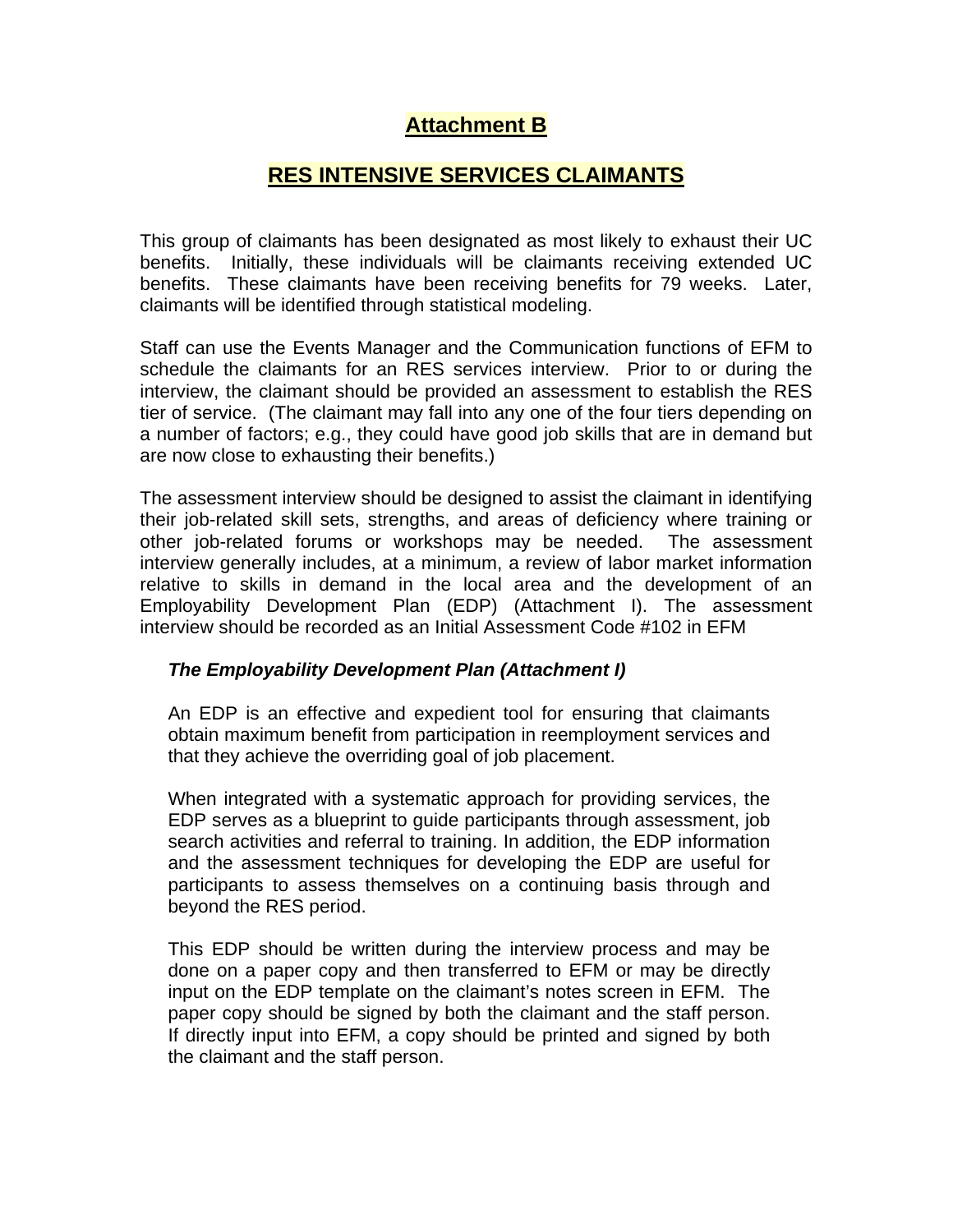The EDP should be recorded as a Develop Service Strategies (IEP/ISS/EDP) Code #205.

Once the assessment interview has been completed, all claimants receiving reemployment services should be provided with information regarding the One-Stop Career Center's services, the Employ Florida Marketplace information (each person who filed a claim should already be registered), and information on the responsibilities of the claimant in the re-employment services (RES) program (the claimant's responsibility is to do what a reasonable person in his or her circumstance would do to find suitable work). This service should be recorded as an Orientation Code #101 in EFM.

## **Strategies for Serving Tiers I - IV**

#### $\partial$  Tier I – Job Ready Claimant

The job ready claimant's EDP should be heavy on job strengths and should lack barriers to employment. The plan in this case should refer the claimant to the resource room (or other computer resources) to update the résumé and to conduct a job search. The claimant should be advised that if there are no suitable jobs listed, the claimant should ask to see a Customer Service Representative (CSR) to have a job development created or if the claimant feels they need further job assistance, they should request an assessment interview. This claimant may also be referred to a professional networking activity, if appropriate and available in the local area.

Staff should conduct a follow-up on the claimant's EFM record approximately five working days after the job search assignment. The résumé should be reviewed and the services screen should be studied to make sure the claimant has followed the plan as agreed upon. If the plan has not been followed, the claimant needs to be contacted by phone or via an e-mail message. The claimant needs to be reminded that Unemployment Compensation will be advised of the failure to complete the assigned activities. A date to complete the assigned activities should be set and entered into the notes screen as an update to the EDP. A follow-up should be conducted after the agreed upon date of completion. If the claimant has not completed the assigned tasks, a communication should be sent to UC. The "Communication to UC" is located at:

<http://intra.awi.state.fl.us/onestop/RemServ.asp>.

## $\partial$  Tier II – Claimant Needing Job Search Assistance

The assessment interview should show what job search skills are lacking. These should then be listed on the barriers section of the EDP and the remediation on the corresponding services section. Services such as résumé writing, interviewing skills, provision of labor market information, job search workshops, job clubs, etc., should be listed on the services section of the EDP and should be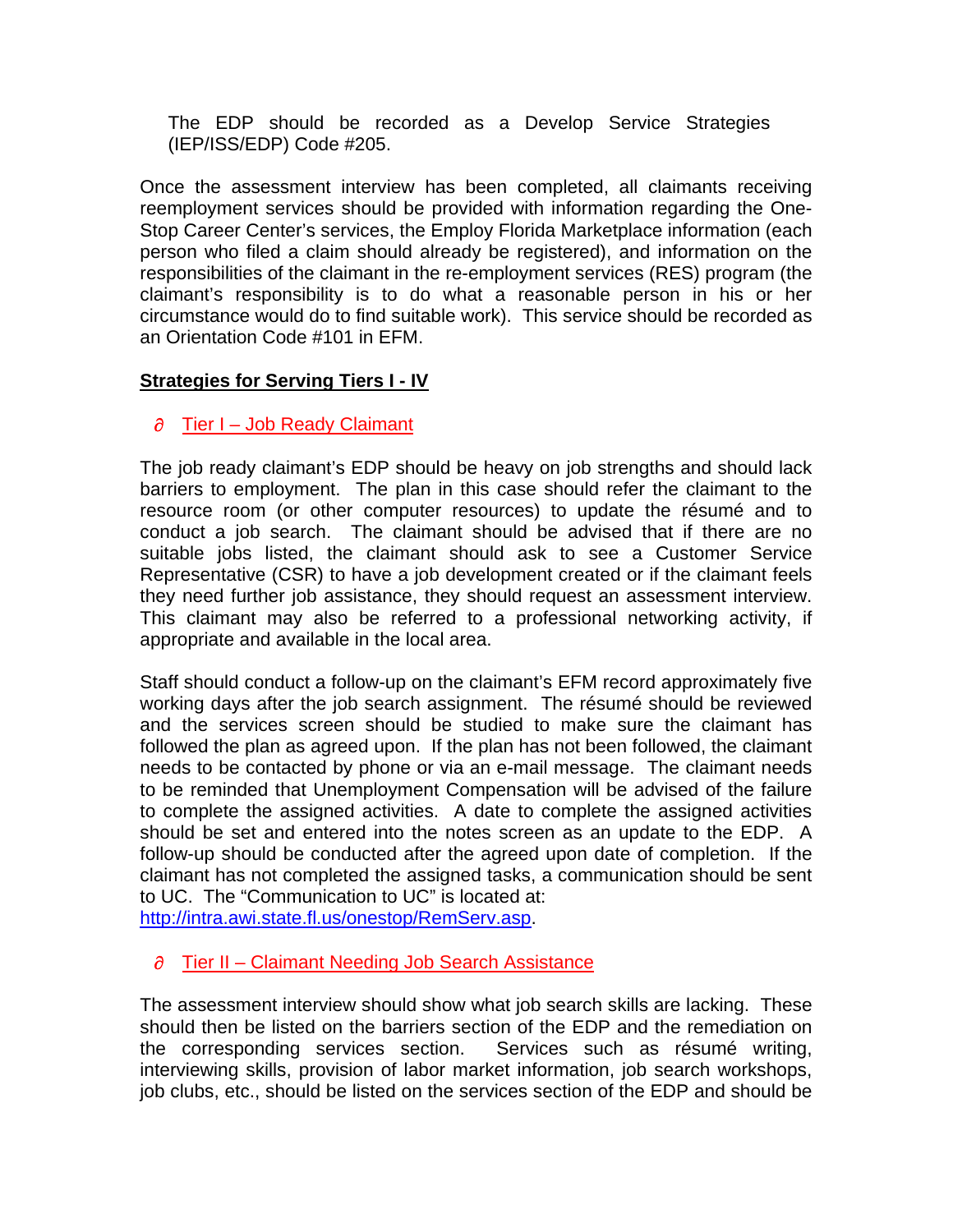scheduled at this time, if possible. This claimant may also be referred to a professional networking activity, if appropriate and available in the local area. Scheduled dates for the services should be input on the claimant's EFM services screen.

Follow-up should consist of a review of the services screen to make sure the claimant has attended the assigned activities. If the claimant has failed to attend, a ["Communication to UC](http://intra.awi.state.fl.us/onestop/RemServ.asp)" should be sent.

Once the claimant has successfully completed the assigned activities, job search on EFM should also be assigned. Any additional job search referrals such as the professional network should be added to the plan at this time.

## $\partial$  Tier III – Claimants Needing Skills Training or Skills Transferability Analysis

Claimants who fall into this category are those who will need to have a transferable skills analysis. The results of the analysis should be compared with the jobs in demand listing in the region. If the occupations on the jobs in demand list match some of the jobs on the transferable skills analysis, staff should look at the percentage of match and the preparation time to obtain the skills needed, if any. Staff should also explore all avenues through which the claimant may obtain those skills such as WIA training and apprenticeships.

The EFM has a transferable skills analysis tool as part of the individual's assessment profile. It also has an interest inventory that can be used as part of the assessment. Once the analysis and interest test are complete, a comparison of the two to find a match that is highly correlated would be a suitable occupation to pursue. Further testing may be appropriate to ascertain whether the claimant has the required aptitude for specific occupations.

In addition to the EFM assessments, the  $O^*NET$  website has an interest test and an aptitude test which are either no-cost to download and professionally print or very low cost to be purchased through the Government Printing Office. To add the manual and finger dexterity parts of the test requires the use of the General Aptitude Test Battery manual and finger dexterity boards.

Staff may want to add a hidden disabilities assessment to determine if the claimant may have some additional barriers to employment. The disabling condition may require special consideration and have an effect on the type(s) of skills training that would be most beneficial to the claimant.

The use of this set of assessments - a skills analysis, an interest test, an aptitude test and the hidden disability assessment combined with labor market research should give staff an excellent picture of the claimant's potential. Once the claimant has completed any skills upgrade determined necessary, the claimant should be scheduled for job search in EFM.